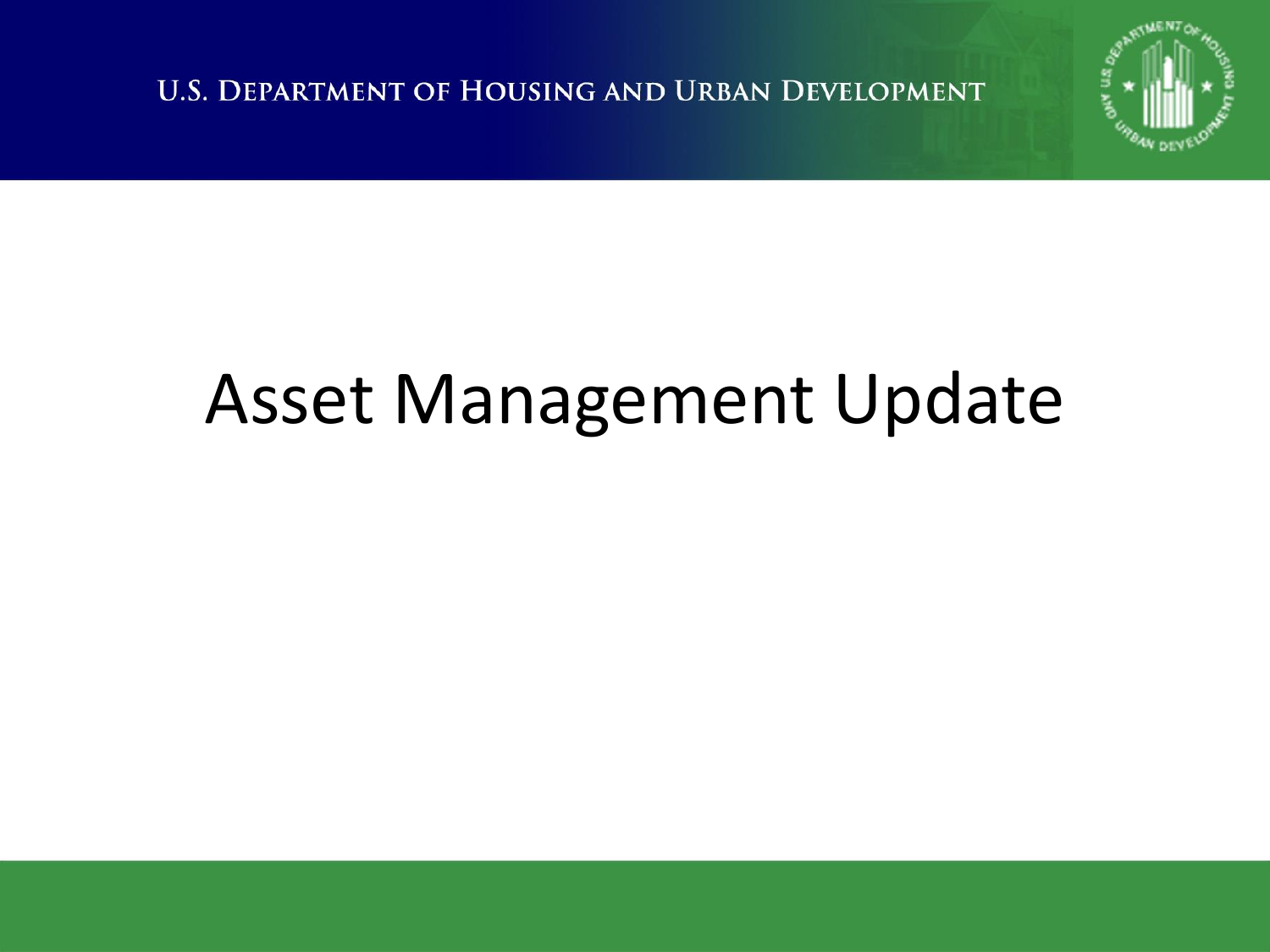# Hot Topics

- OIG Audits
- REAC Physical Inspections
- CMS early notification to HUD of extremely poor survey results
- Section 232 Forms: Renewal and New
	- Many Asset Management Docs
		- Mandatory use
	- Two public comment periods
		- Email Blast

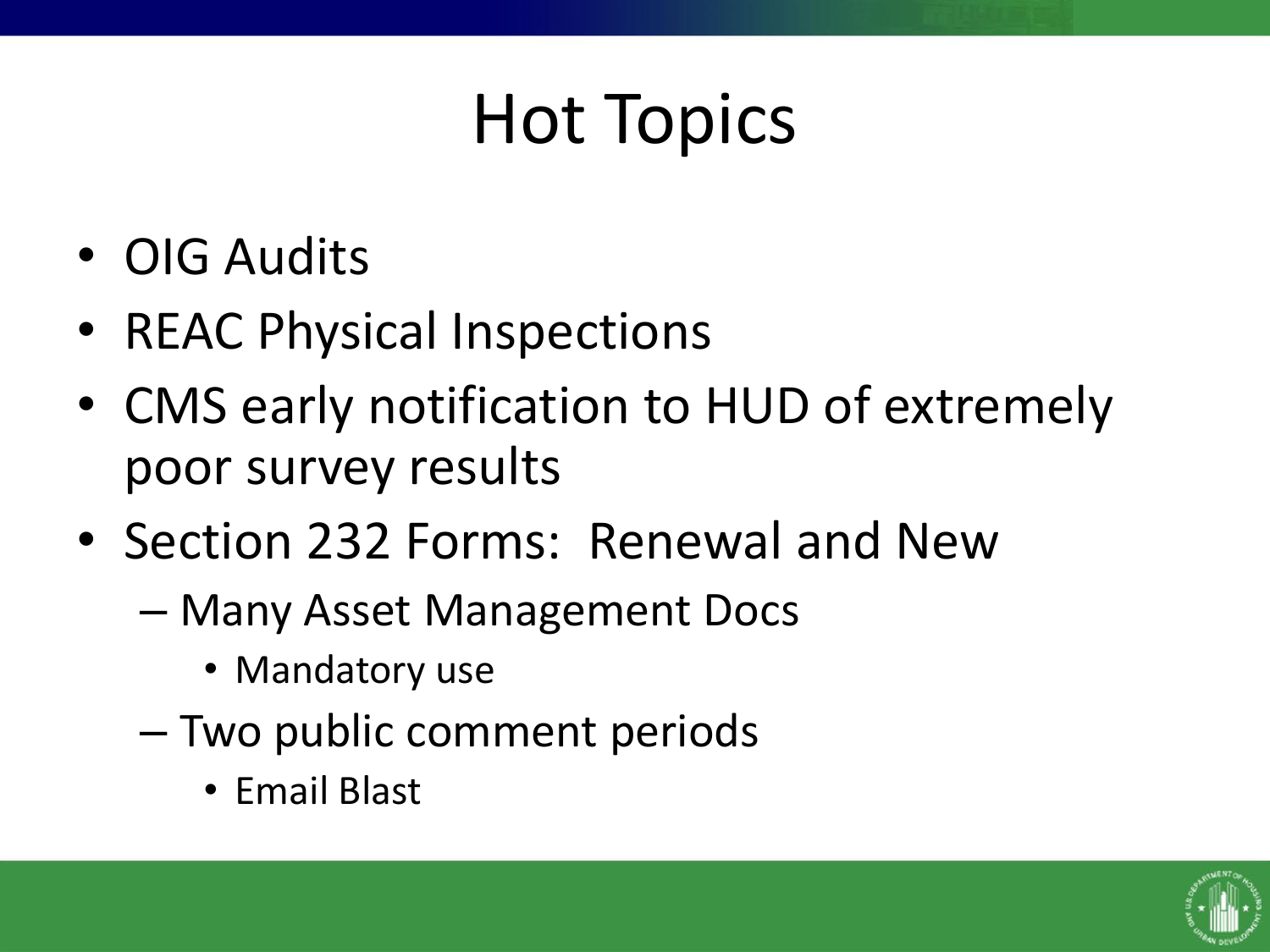### Capital Improvements

- Remodeling, adding to, subtracting from, reconstructing, or demolishing portions of the mortgaged project (HB Section 3.4.4).
- Remodeling = definition of Sub. Rehab. in Production Section 2.6 B
- Environmental required by CFR on all situations where scope of repairs is considered capital improvement – Phase I? See checklist
- Sample/optional documents posted on HUD.GOV

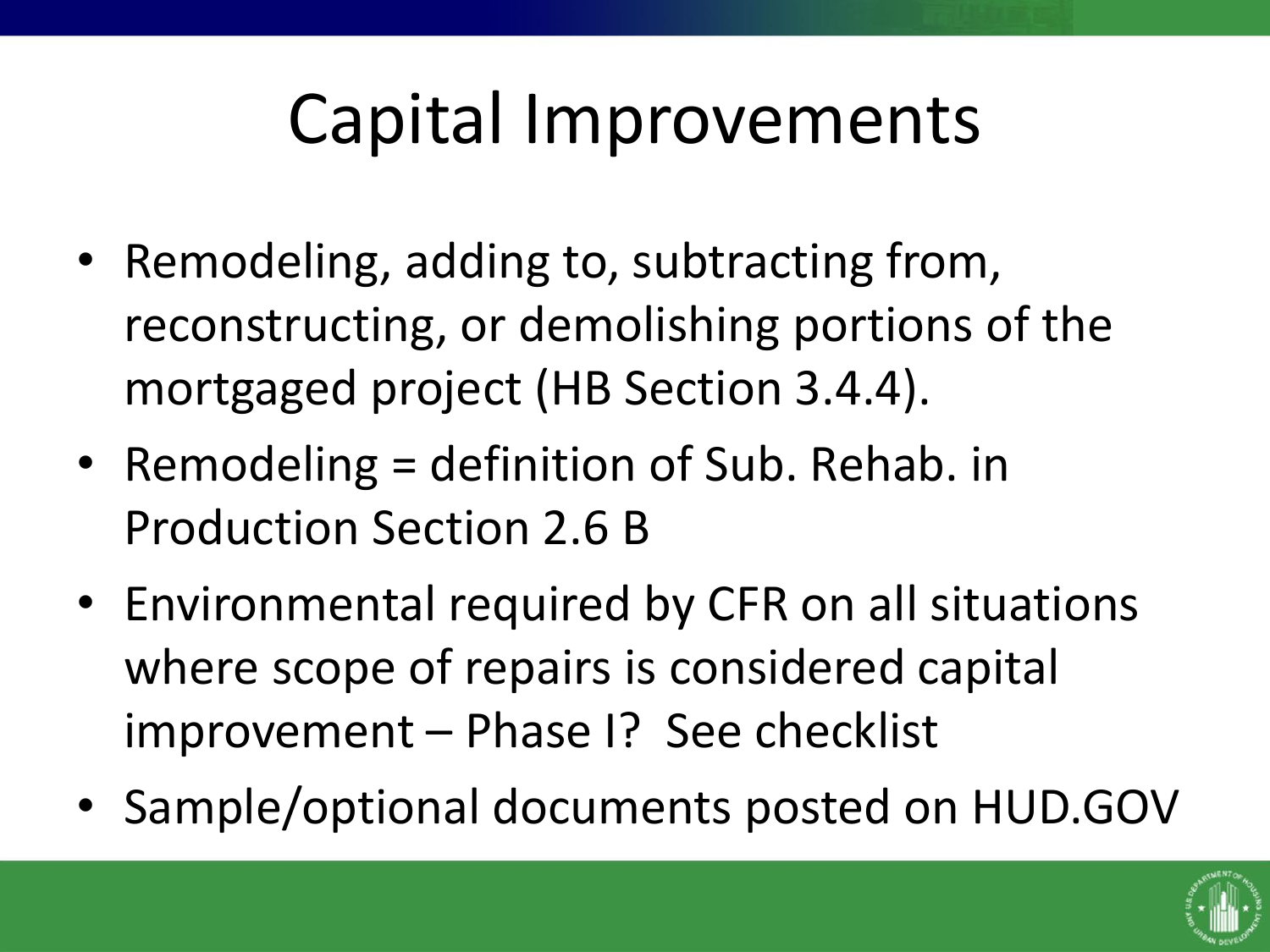# Average Monthly Default\* Data

| <b>Fiscal Year</b> | <b>UPB in Default</b><br>$(60 + days)$ | <b>Default Rate</b> |
|--------------------|----------------------------------------|---------------------|
| 2012               | \$302 Million                          | 1.65%               |
| 2013               | \$285 Million                          | 1.45%               |
| 2014               | \$326 Million                          | 1.51%               |
| 2015               | \$384 Million                          | 1.63%               |
| 2016               | \$347 Million                          | 1.40%               |
| <b>2017 FYTD</b>   | \$348 Million                          | 1.37%               |

\* Default = 60+ days delinquent

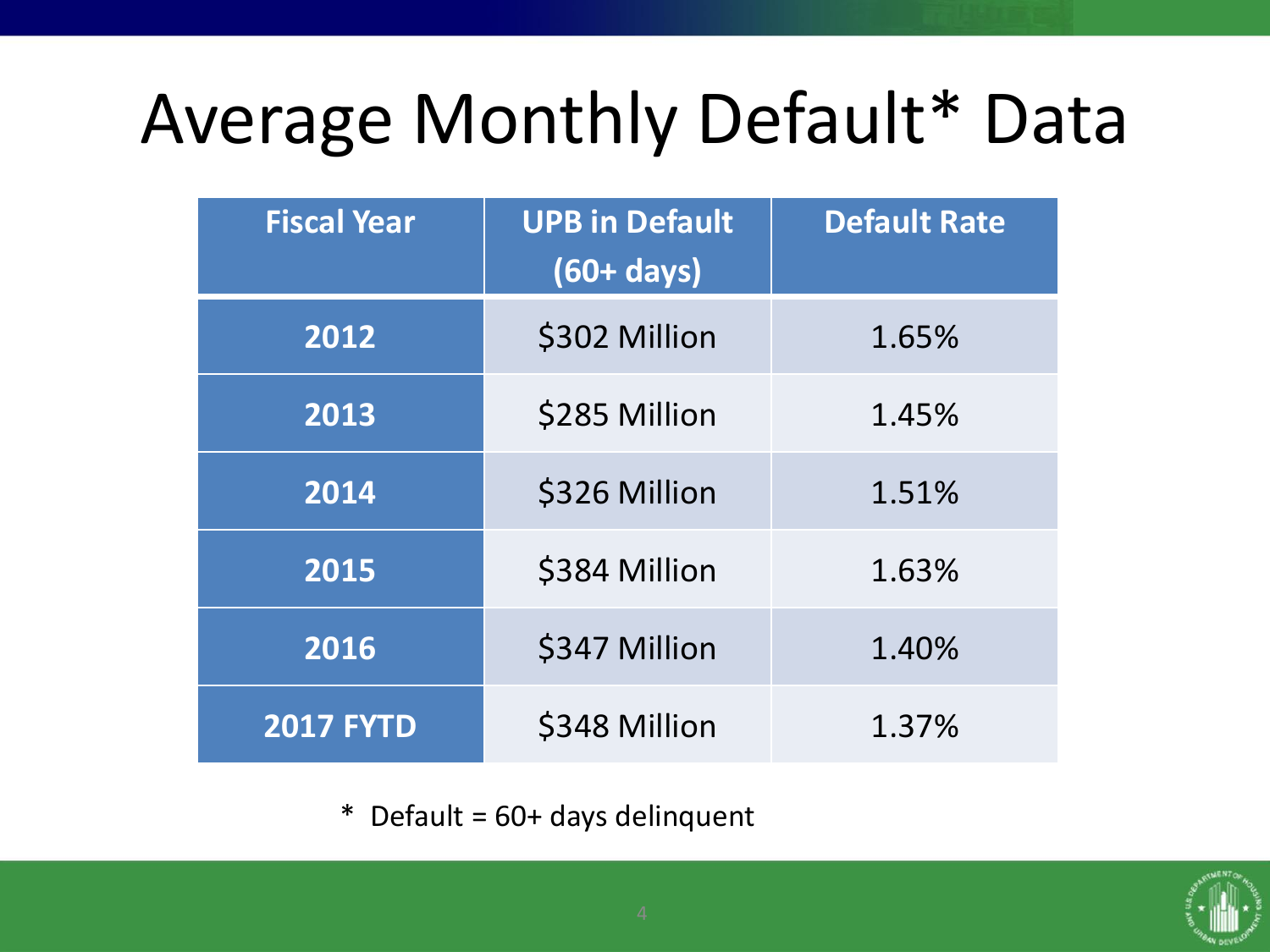#### **Section 232 Assignments**

(Number of Assignments) (Data as of 5/1/2017)



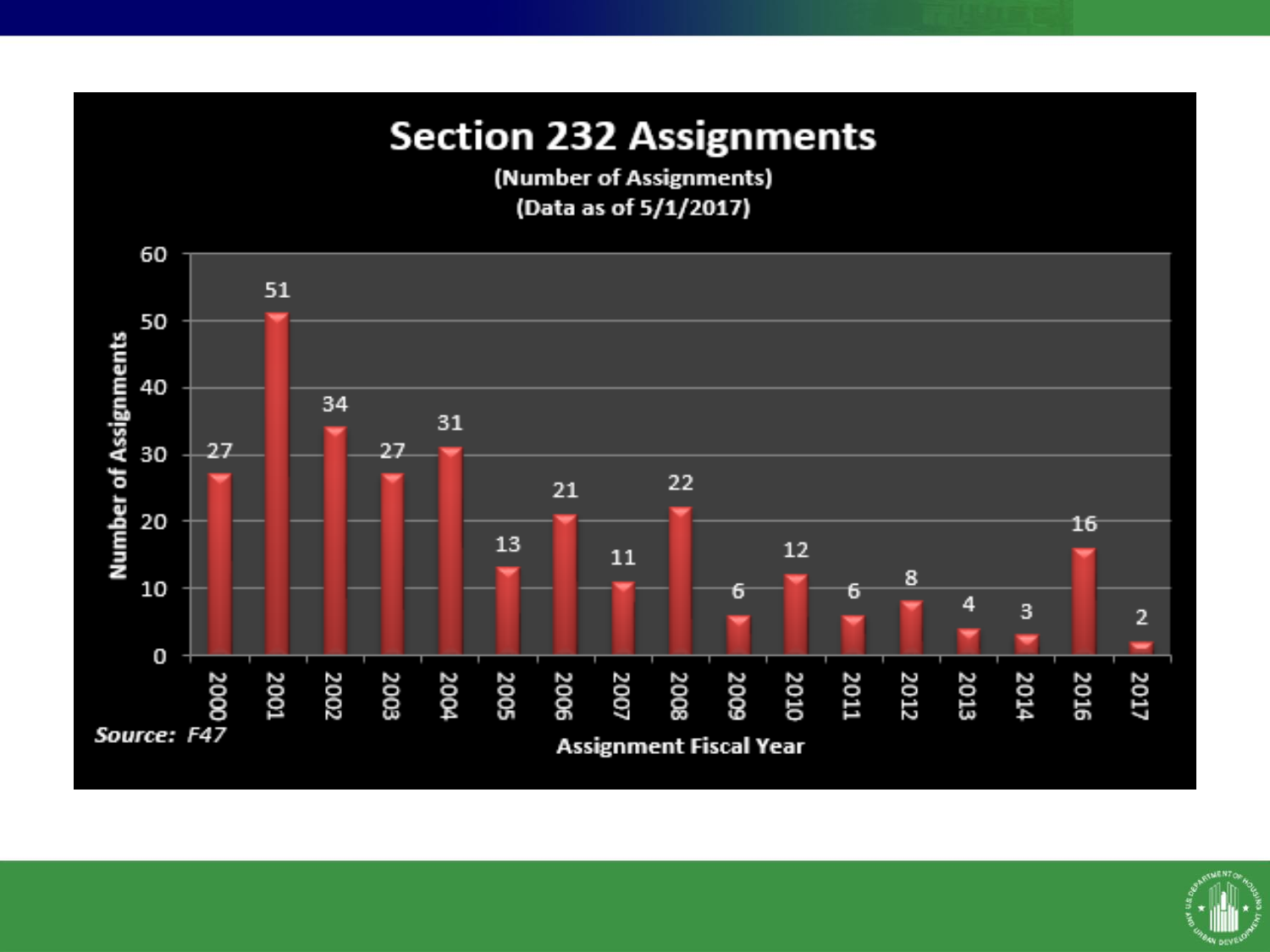

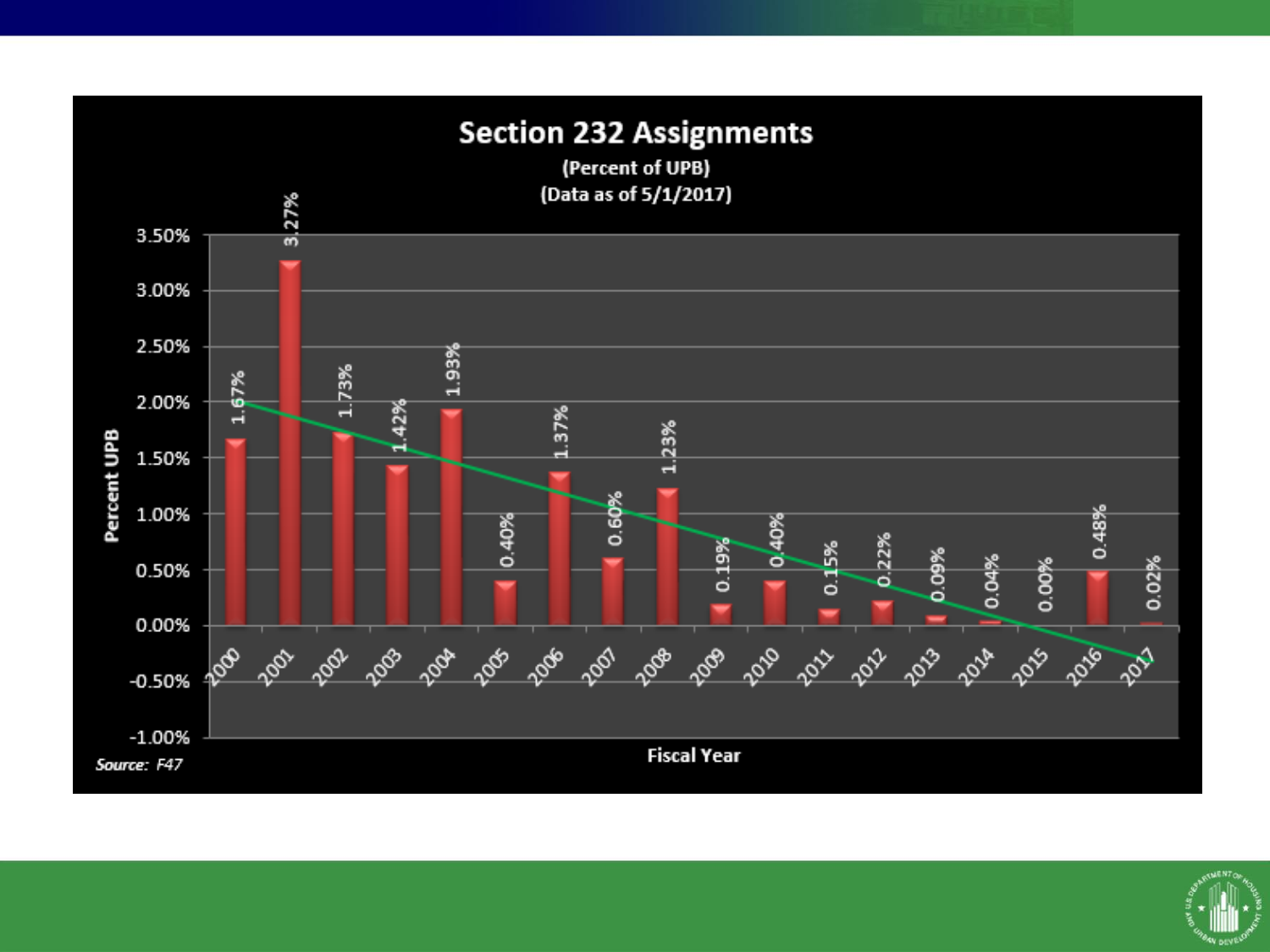# Causes of Section 232 Claims

- Operator: # 1 Cause
	- Financial ability to adjust to changes/wherewithal
	- Care/surveys
	- Disputes amongst partners/fraud
- Initiatives to move residents to community
	- 1/3 of claims since 2012
	- Texas (8); Illinois; Indiana
- Market or other state iniatives
- "Reimbursement" Rates